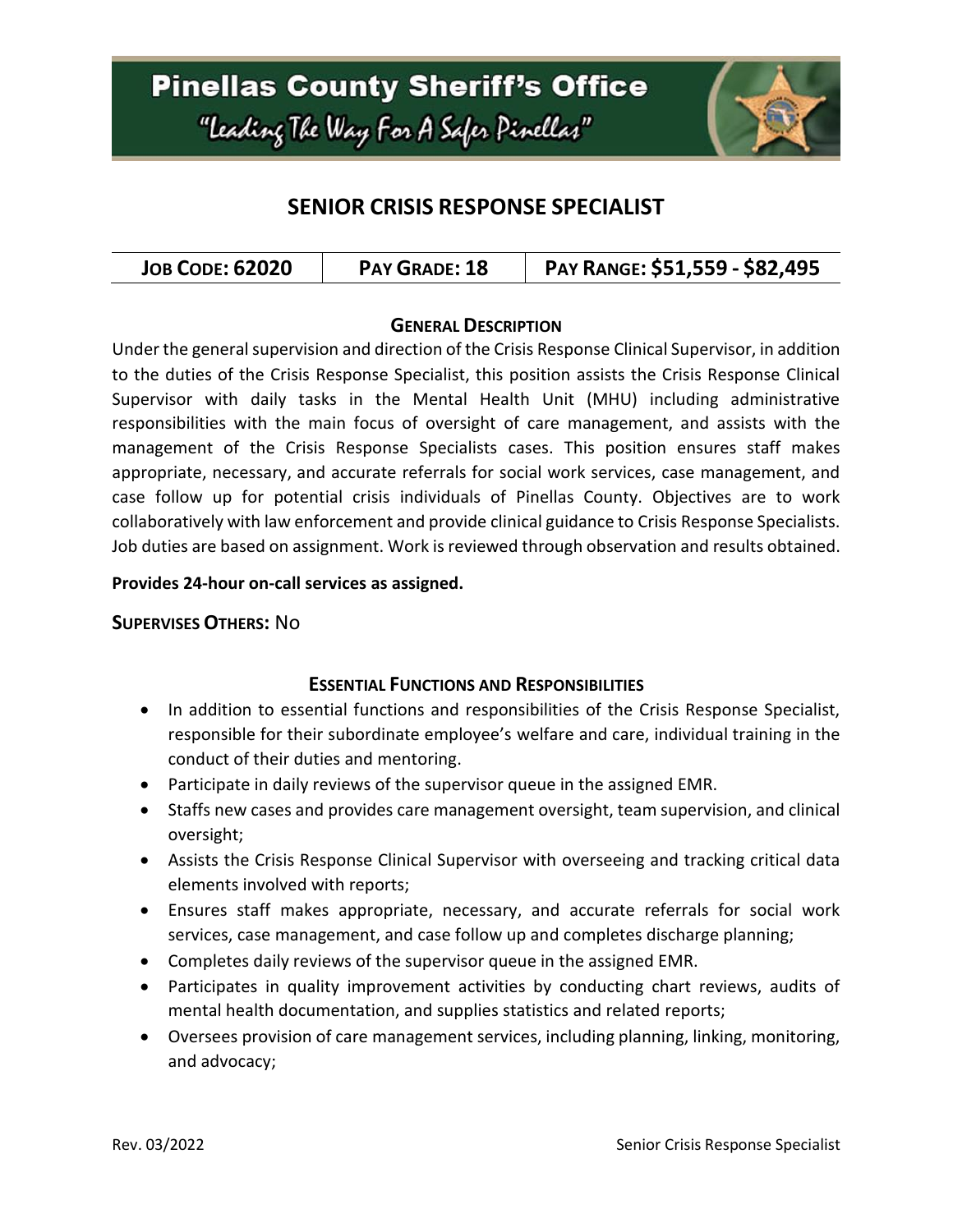# **Pinellas County Sheriff's Office** "leading The Way For A Safer Pinellar"



- Works collaboratively with the Mental Health Unit sergeant, corporal, clinical supervisor, and deputies and Patrol chain of command to coordinate mental health treatment for individuals in crisis.
- Responds to in-progress calls with law enforcement deputies in order to determine level of care required for individuals in crisis, as needed;
- Establishes and maintains collaborative community partnerships, in an effort to coordinate access to care, with community providers, mental health agencies, health department, and task forces related to mental health, substance use, domestic violence, veterans, homeless outreach, and vulnerable adult populations;
- Participates in Sheriff's Office recruitment and community relations activities as directed.

This position may be considered essential and in the event of an emergency or natural disaster, may be required to work.

This list is not intended to be all-inclusive and you may not be responsible for every item listed. The employer reserves the right to assign additional functions and responsibilities as necessary.

### **QUALIFICATIONS**

- A combination of case management, counseling, social work, or substance abuse treatment experience.
- Mental Health Counselor License (LMHC) or Clinical Social Worker License (LCSW) is preferred but not required or equivalent combination of education and experience.
- At least six months' prior experience in the role as a Crisis Response Specialist.
- Must possess a valid Florida driver's license.

### **KNOWLEDGE, SKILLS, AND ABILITIES**

- Adheres to professionally recognized ethical standards of care
- Ability to utilize computer and commonly used computer programs proficiently
- Knowledge of precise, accurate, efficient, and coherent clinical writing skills
- Knowledge of social work theory and practice
- Knowledge of criminogenic risk factors and needs
- Knowledge of varied individual and group counseling theories and techniques
- Knowledge of human behavior processes
- Knowledge of social service, mental health, substance abuse, educational, vocational, and rehabilitative programs available in the county and state
- Skill in public speaking
- Ability to render social work and counseling services professionally and effectively with individuals
- Ability to establish rapport with individuals and to function without bias
- Ability to provide continuous crisis intervention service with equanimity